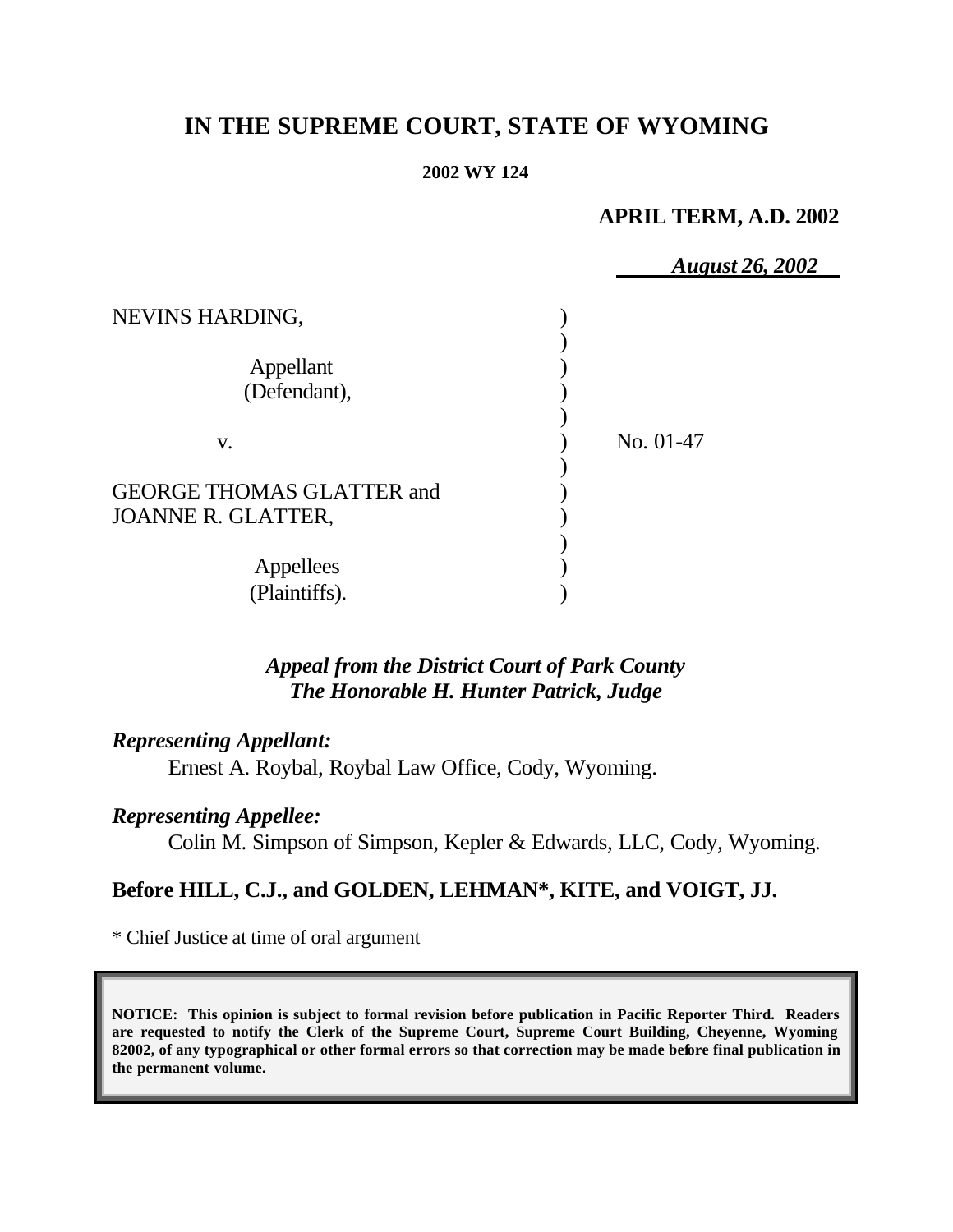**GOLDEN**, Justice.

[¶1] Nevins Harding appeals a judgment entered against him in a contract action. George and Joanne Glatter argue that the appeal was not filed timely, leaving this Court without jurisdiction to hear the appeal. We agree with the Glatters and dismiss the appeal.

#### **ISSUES**

[¶2] Harding presents these issues:

1. Whether the Appellees met their Prima Facie burden of clearly establishing that there was no issue of material fact involved as to whether the Appellant made telephone calls to the Internal Revenue Service in Worland, Wyoming and Ogden, Utah on the telephone of R.M. Harding in January and February of 1996.

2. Whether, if the Appellees made a Prima Facie showing that no genuine issue of the [sic] material fact existed concerning who made the mentioned telephone calls and what was discussed, did Appellant meet his burden of demonstrating that a genuine issue of material fact did exist.

3. Whether the Trial Court erred in entering summary judgment because the evidence of the parties sets forth conflicting facts and resolution of the issues depends, at least in part, on the credibility of the witnesses.

4. Whether Summary Judgment is precluded due to the fact that contradictory inferences can be drawn from undisputed evidentiary facts.

5. Whether the "Liquidated damages" clause of the Agreement is punitive in nature and, therefore, unenforceable as against the Appellant.

The Glatters present the issues as follows:

1. Was the Notice of Appeal untimely under Rules 1.03 and 2.07(a), W.R.A.P. so as to deny this Court jurisdiction over the issues raised by Appellant?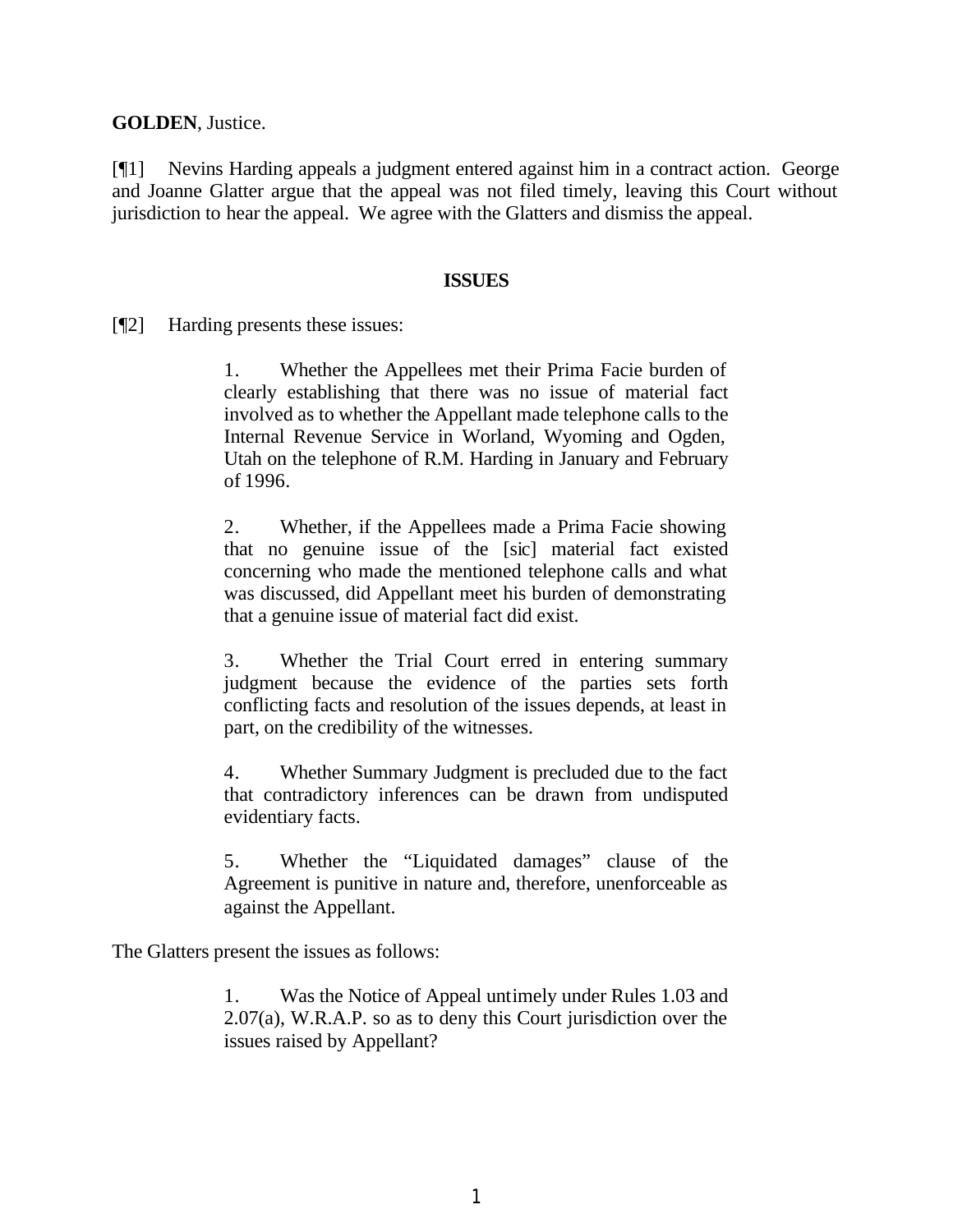2. Has Appellant failed to adequately supply this Court with a record of the proceedings below so as to preclude a review of the lower court's decision?

3. Did the trial court properly grant Appellees' summary judgment on their claim that Appellant violated the parties' "confidentiality agreement"?

4. Did Appellant waive any right to assert that the liquidated damages provision of the confidentiality agreement was a penalty provision by failing to raise this argument in the trial court?

5. Is the liquidated damages provision of the Parties' agreement valid and enforceable?

### **FACTS**

[¶3] The parties to this appeal have been involved in previous litigation against each other. The previous litigation culminated in a settlement agreement that contained several confidentiality provisions. The Glatters brought the instant action alleging several causes of action all stemming from their claim that Harding violated a confidentiality provision. The Glatters alleged, among other things, that they were entitled to damages pursuant to a liquidated damages clause in the settlement agreement. Harding answered and asserted several counterclaims against the Glatters.

[¶4] A partial summary judgment was entered in November 1999 against Harding awarding damages to the Glatters pursuant to the liquidated damages clause. The Glatters immediately filed a precipe for a writ of attachment and a precipe for a writ of execution. The Glatters seized several horses, which prompted a motion to intervene from Cheri Bischoff. Bischoff claimed she owned the horses seized by the Glatters. Bischoff was allowed to intervene and the action proceeded based upon the initial complaint and counterclaims, and on Bischoff's "Petition to Quash the Writ of Execution and for Return of Property Wrongfully Seized" (Intervenor's Petition).

[¶5] In November 2000, all remaining claims and counterclaims from the initial complaint and answer were dismissed. On December 4, 2000, an "Order and Judgment" was entered disposing of all issues related to the Intervenor's Petition. On December 5, 2000, Harding, invoking W.R.C.P. 54(b), filed a "Motion for Entry of Final Judgment on Plaintiffs' and Defendants' Claims and Counterclaims." A "Final Judgment on Plaintiffs' and Defendants' Claims and Counterclaims" was entered pursuant to Harding's motion on January 25, 2001 (Final Judgment). Harding filed his notice of appeal on February 23, 2001, appealing the grant of partial summary judgment against him.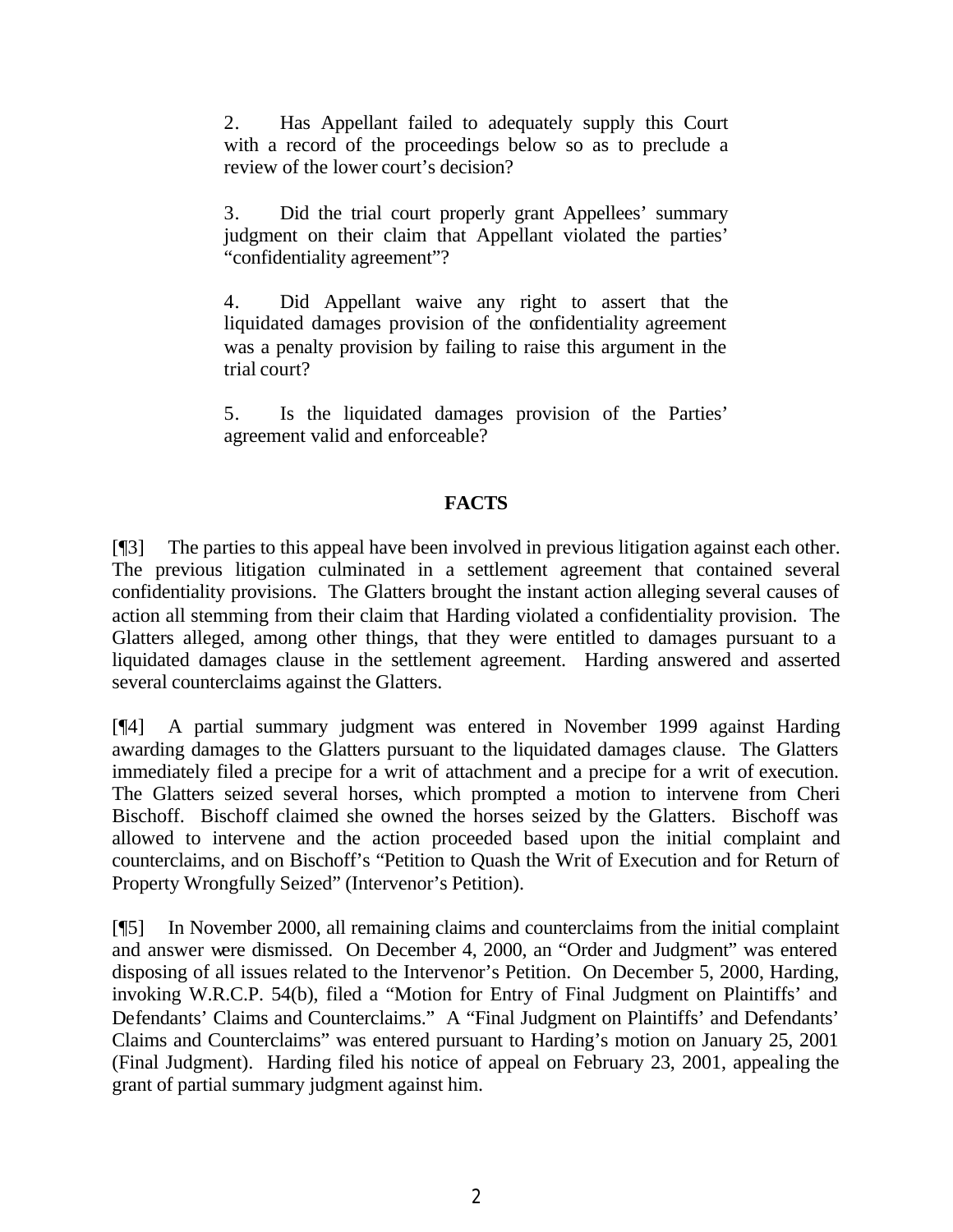#### **DISCUSSION**

[¶6] The Glatters have questioned the jurisdiction of this Court to hear this appeal, claiming that the notice of appeal was not timely filed. A notice of appeal must be filed "within thirty days from entry of the appealable order." W.R.A.P. 2.01(a). Failure to timely file a notice of appeal robs this Court of jurisdiction to hear the appeal. W.R.A.P. 1.03. The order being appealed from in this case is the order granting partial summary judgment against Harding entered in November 1999. The central question we must answer is when did that order become appealable, thus triggering the running of the thirty-day time limit in which to file a notice of appeal.

[¶7] The order granting partial summary judgment was interlocutory and initially was not certified as appealable pursuant to W.R.C.P.  $54(b)$ .<sup>1</sup> Without such a certification, the order on the partial summary judgment was "subject to revision at any time before the entry of judgment adjudicating all the claims and the rights and liabilities of all the parties." W.R.C.P. 54(b). The corollary of this rule is that, barring certification pursuant to Rule 54(b), all interlocutory orders become final and appealable once all the substantive claims of all the parties have been finally adjudicated and nothing is left for future consideration by the district court.

[¶8] The Glatters argue that there were no further issues outstanding between any of the parties as of the December 4 order. If this is true, then as of December 4, the litigation was ended. All prior interlocutory orders became appealable as of December 4, 2000. Rule 54(b) no longer had any application to the case since all claims against all parties had been adjudicated. Thus, Harding's December 5 motion and the ensuing judgment entered were not only unnecessary, they were unauthorized under the Wyoming Rules of Civil Procedure. The motion and judgment were, in effect, nullities and had no affect on the time for filing a notice of appeal. Harding's notice of appeal, filed in February 2001, was untimely, and this Court has no jurisdiction to hear this appeal.

[¶9] Harding does not seem to dispute that all issues as to all parties were determined as of the December 4 order. Harding did not brief the issue. His only statement on the issue came at oral argument when his attorney protested that he had never seen the December 4 order. Harding's attorney commented: "had I known about the other order, I would have simply relied on that order as the date when the final judgment was entered." Given this concession, the only potential argument that might exist would stem from the statement at oral argument from Harding's attorney that Harding was unaware of the December 4 order. Obviously, however, we are given no cogent argument or pertinent authority as to how Harding's being unaware of the December 4 order affects the question of the timely filing of his notice of appeal. We therefore refuse to consider any such potential argument. *VJL v. RED*, 2002 WY 25, ¶¶20, 21, 22, 39 P.3d 1110, 1114 (Wyo. 2002) (declining to address an issue unsupported by cogent argument or pertinent authority). Given the state of the record and arguments

 $1$  In fact, Harding attempted to appeal the order granting the partial summary judgment upon its initial entry but the appeal was dismissed without prejudice upon Harding's motion.